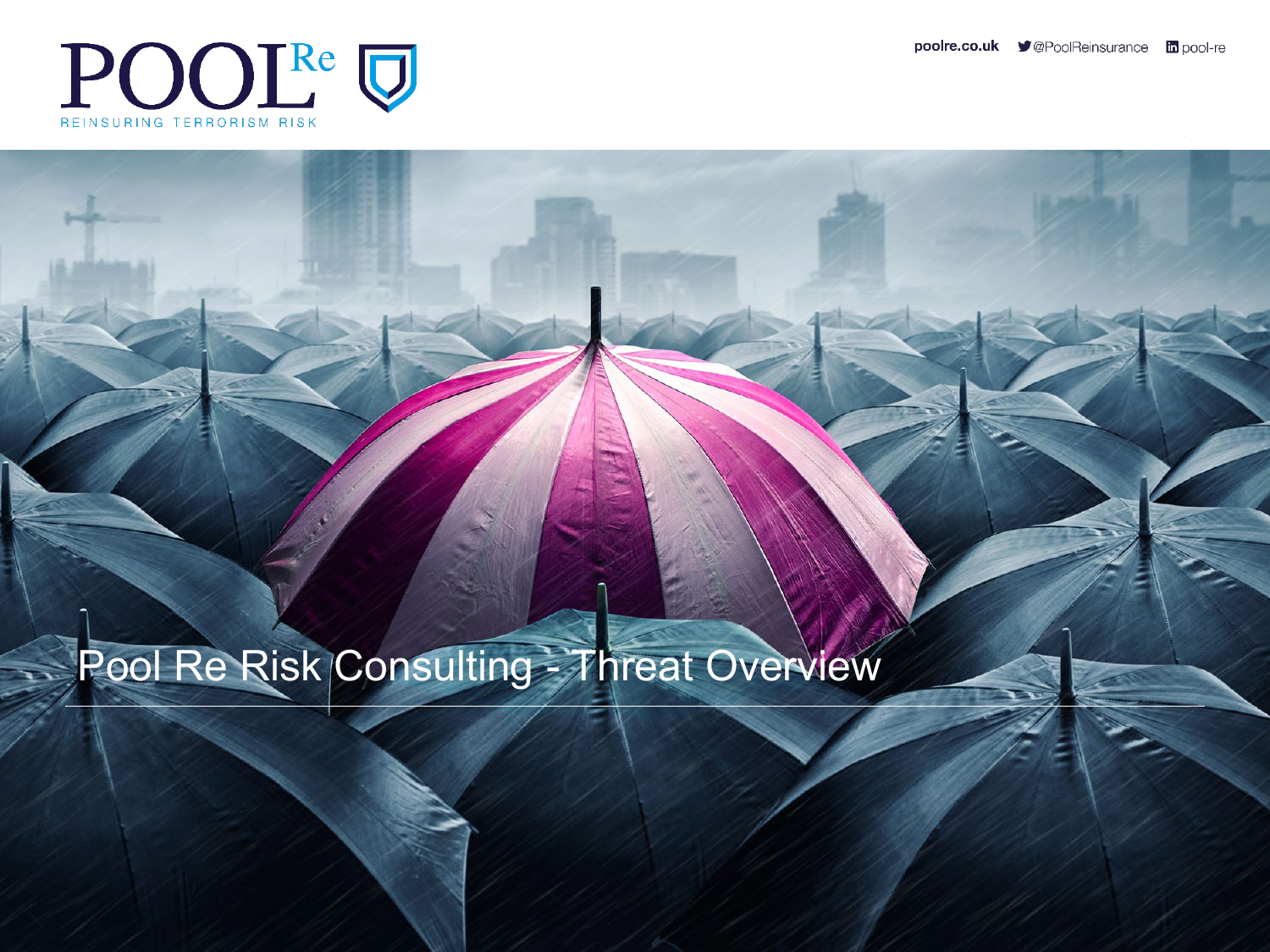## **Intent – threat actors**



#### Likelihood of committing an attack

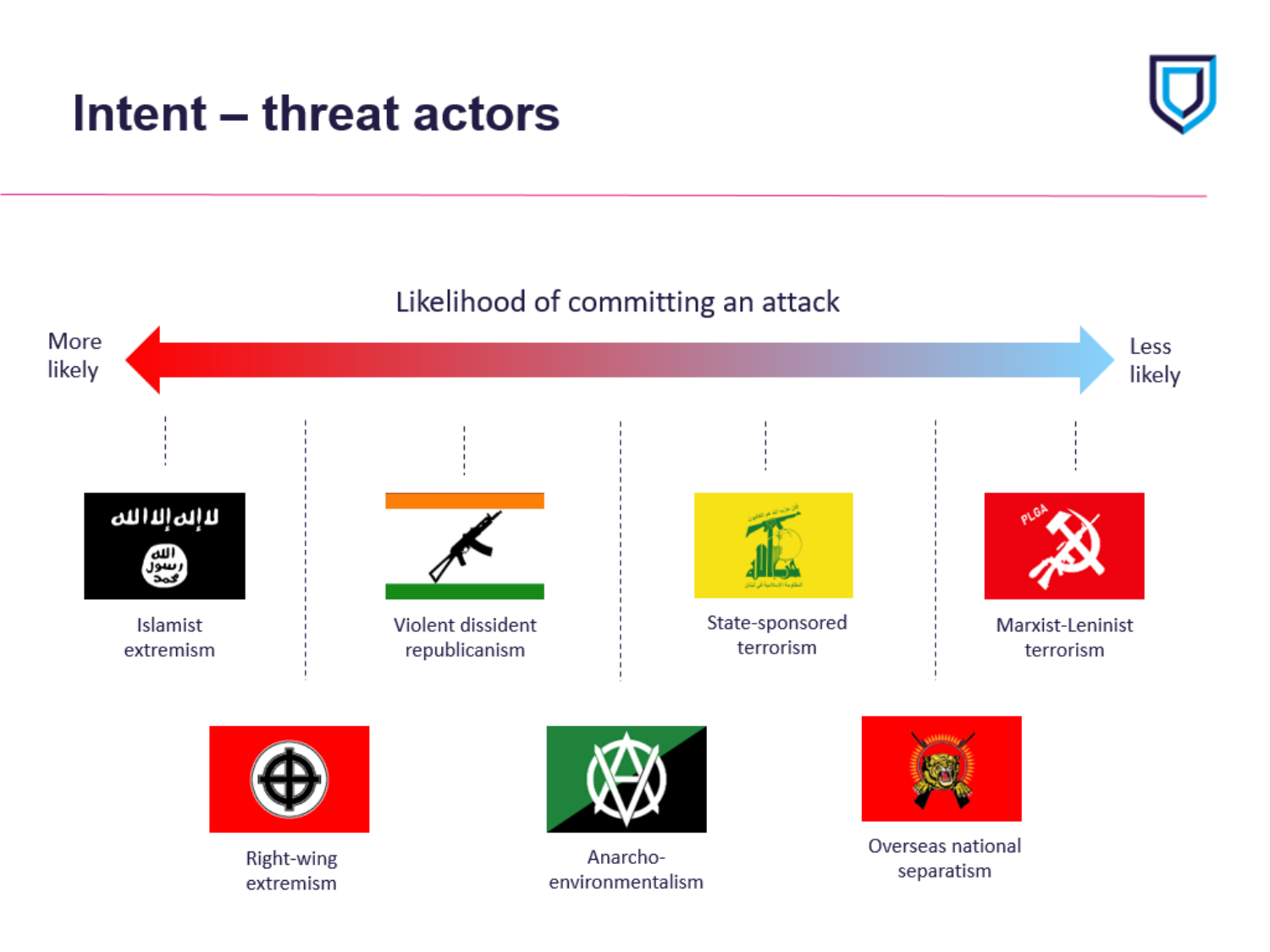# **Intent – targeting priorities**



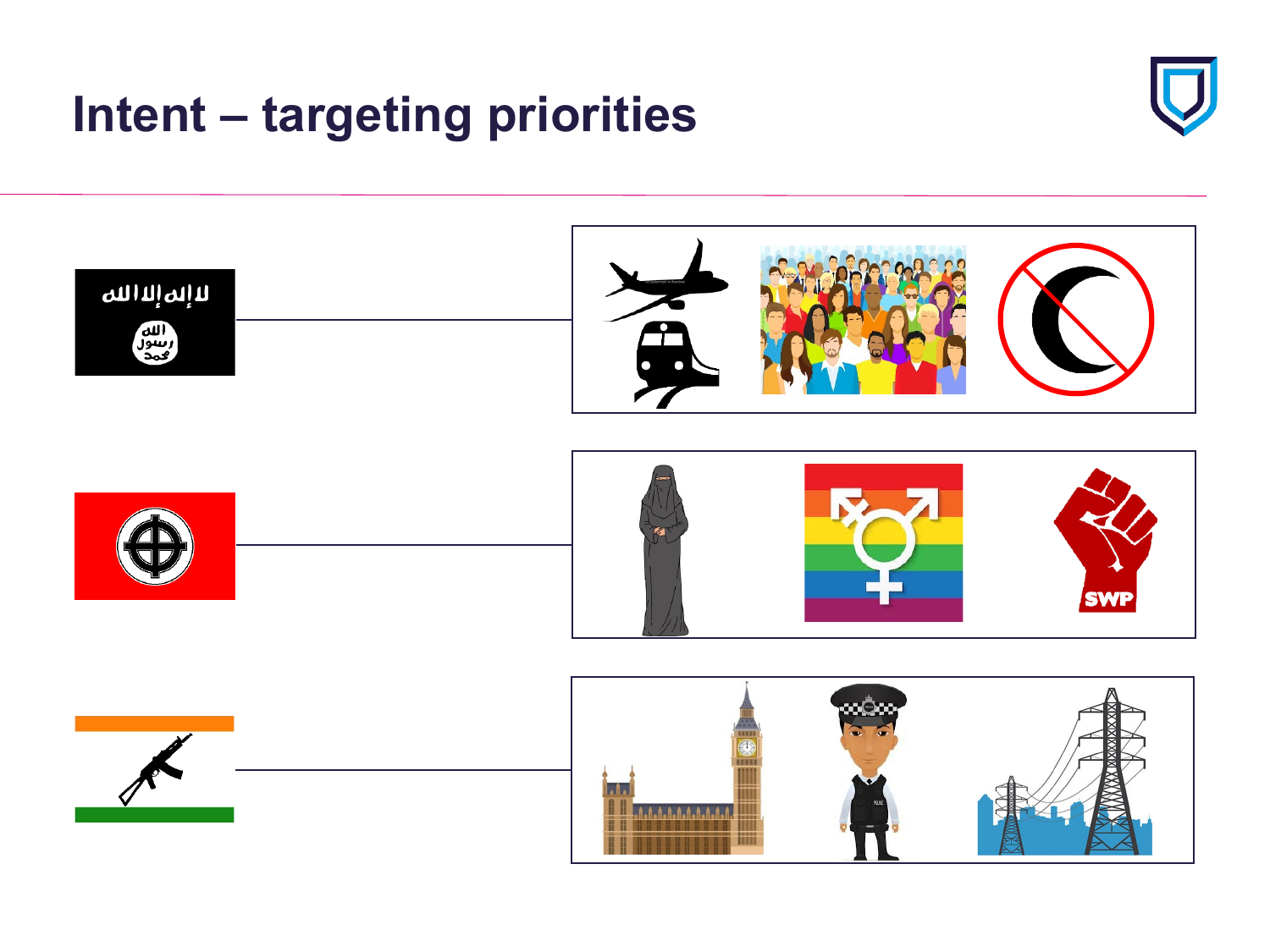# **Whatever happened to Al Qaeda?**





- Hierarchical
- Attack cells
- Long-term planning
- Organisational expertise
- Personal recruitment
- Well-funded
- Political objectives



- Decentralised
- Lone actors
- Impulsive & opportunistic
- Self-taught
- Virtual radicalisation
- Poorly resourced
- Terrorism for own sake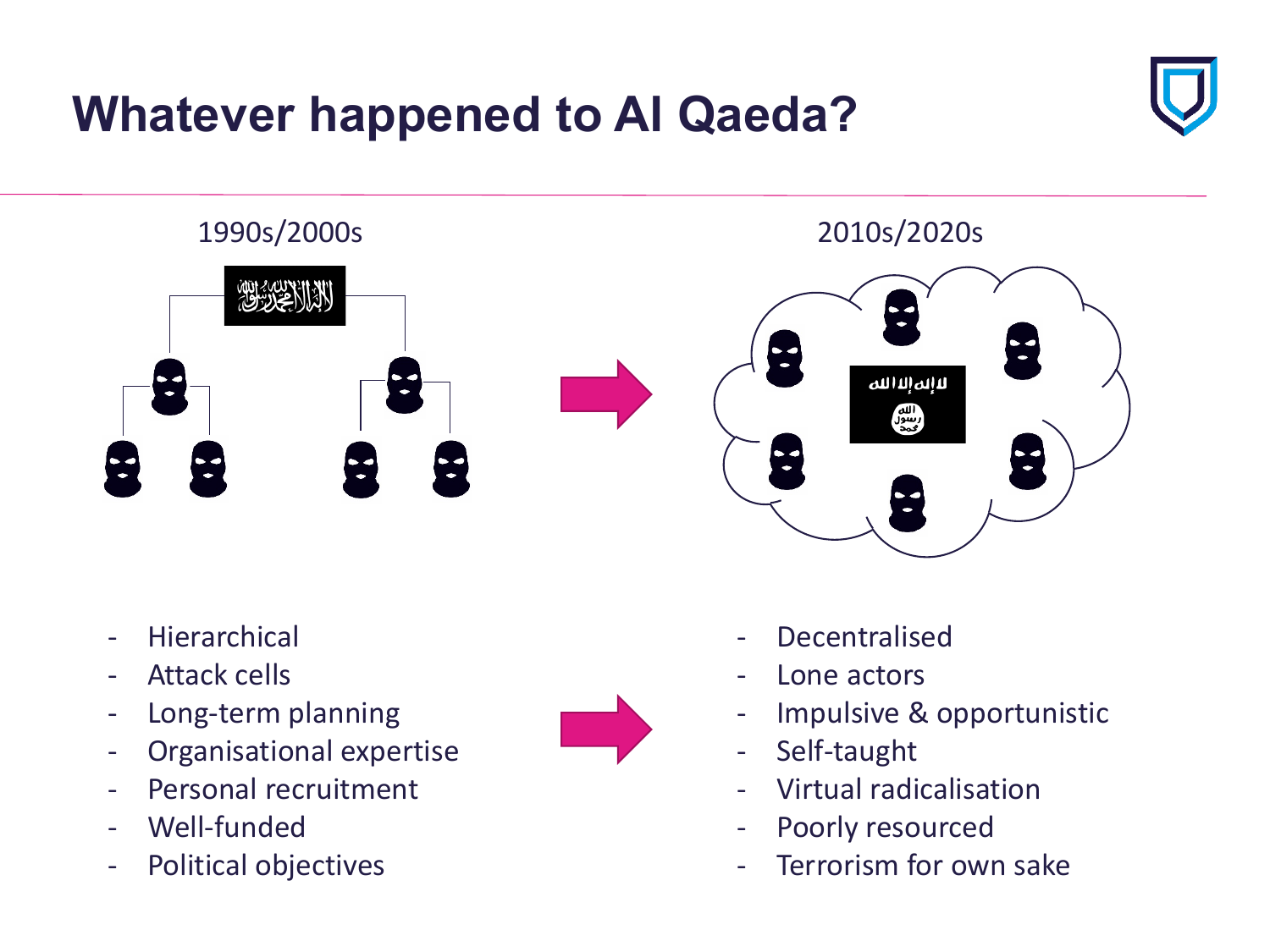# **So what?**





- Plots harder to identify and disrupt



- Shortened time between conception and execution



- More aspiring/potential terrorists



- Increase range of likely targets



- Poorer tradecraft
- Lower complexity methodologies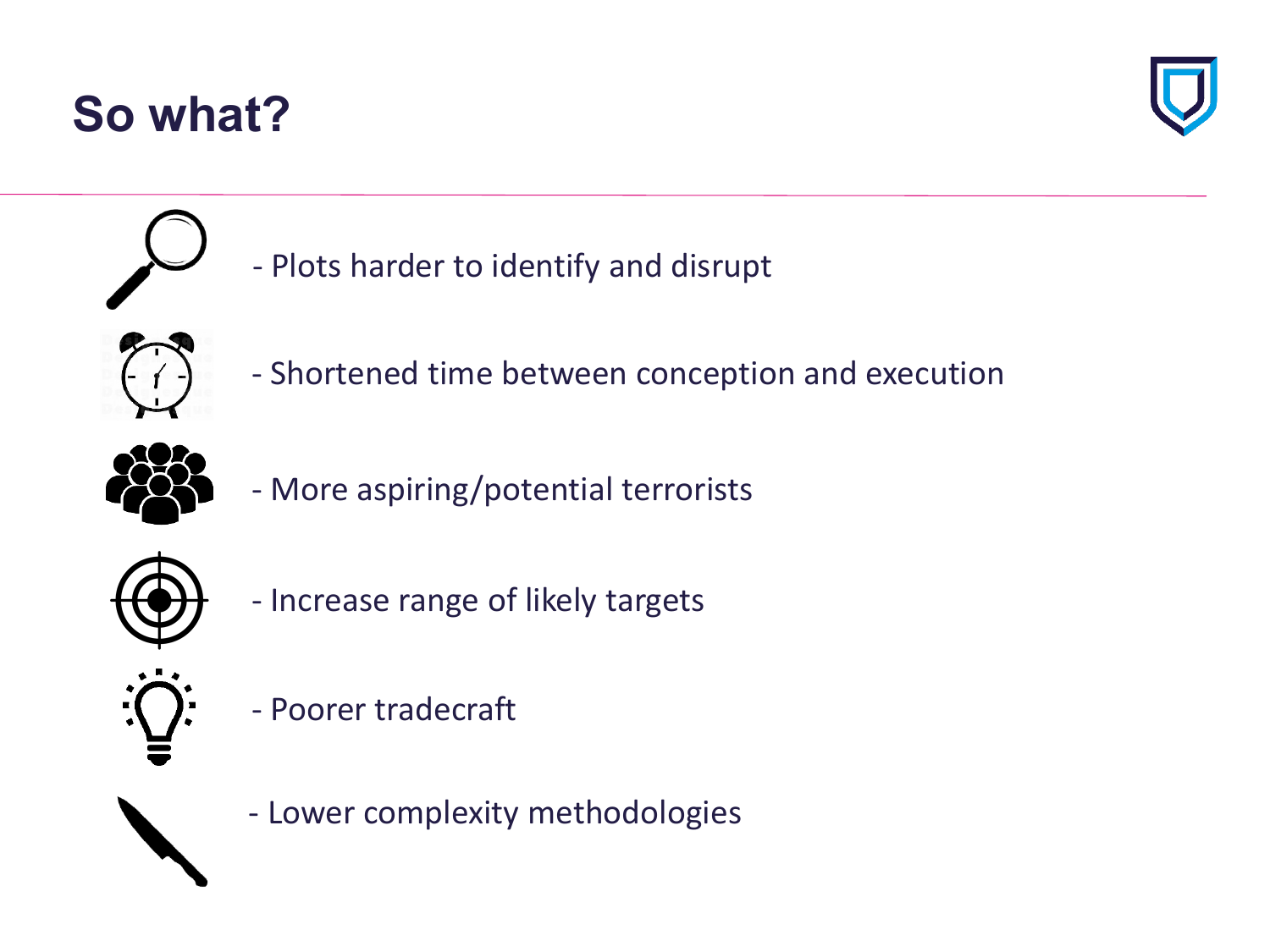### **Capabilities**



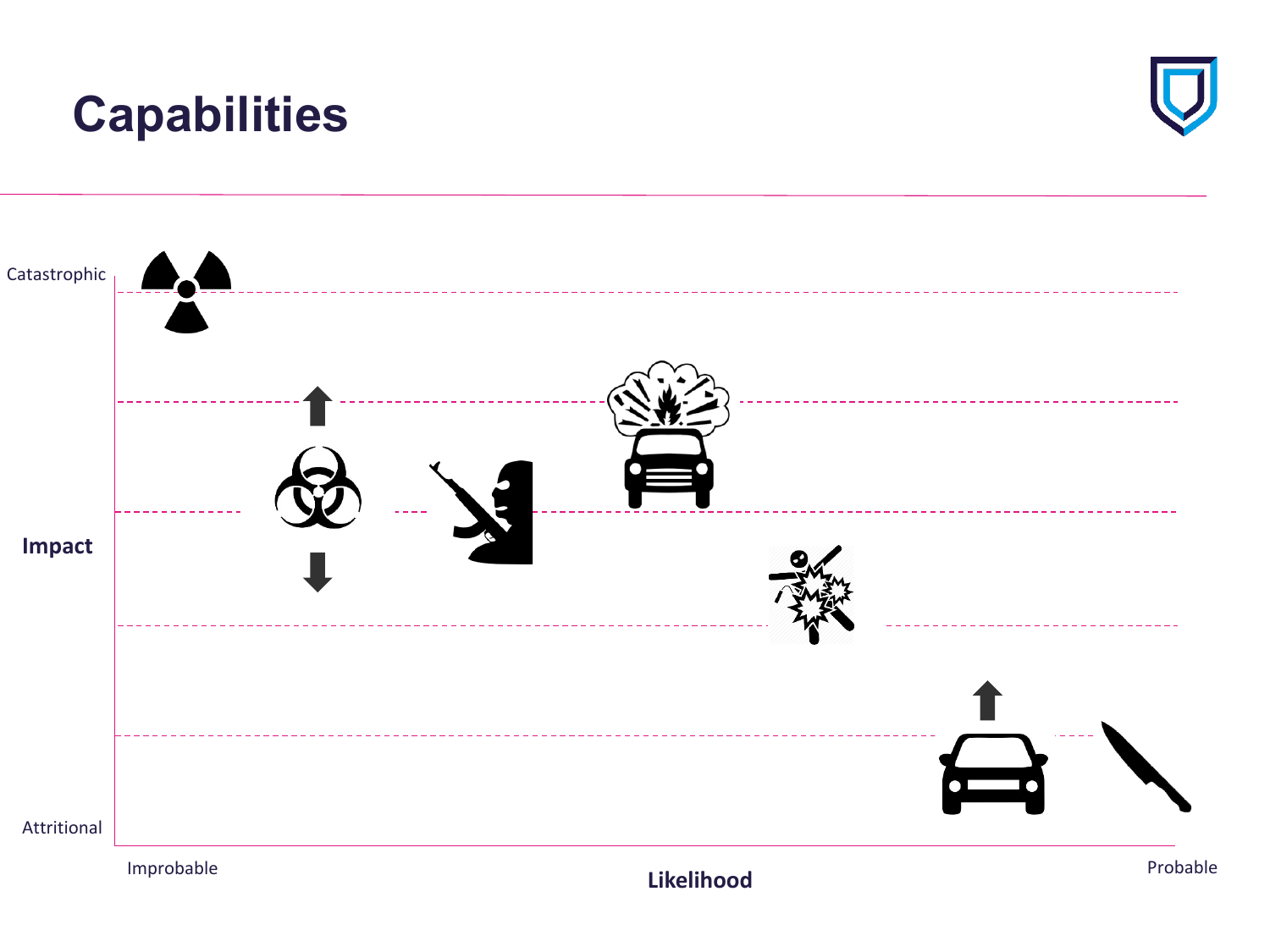## **Example loss scenarios**



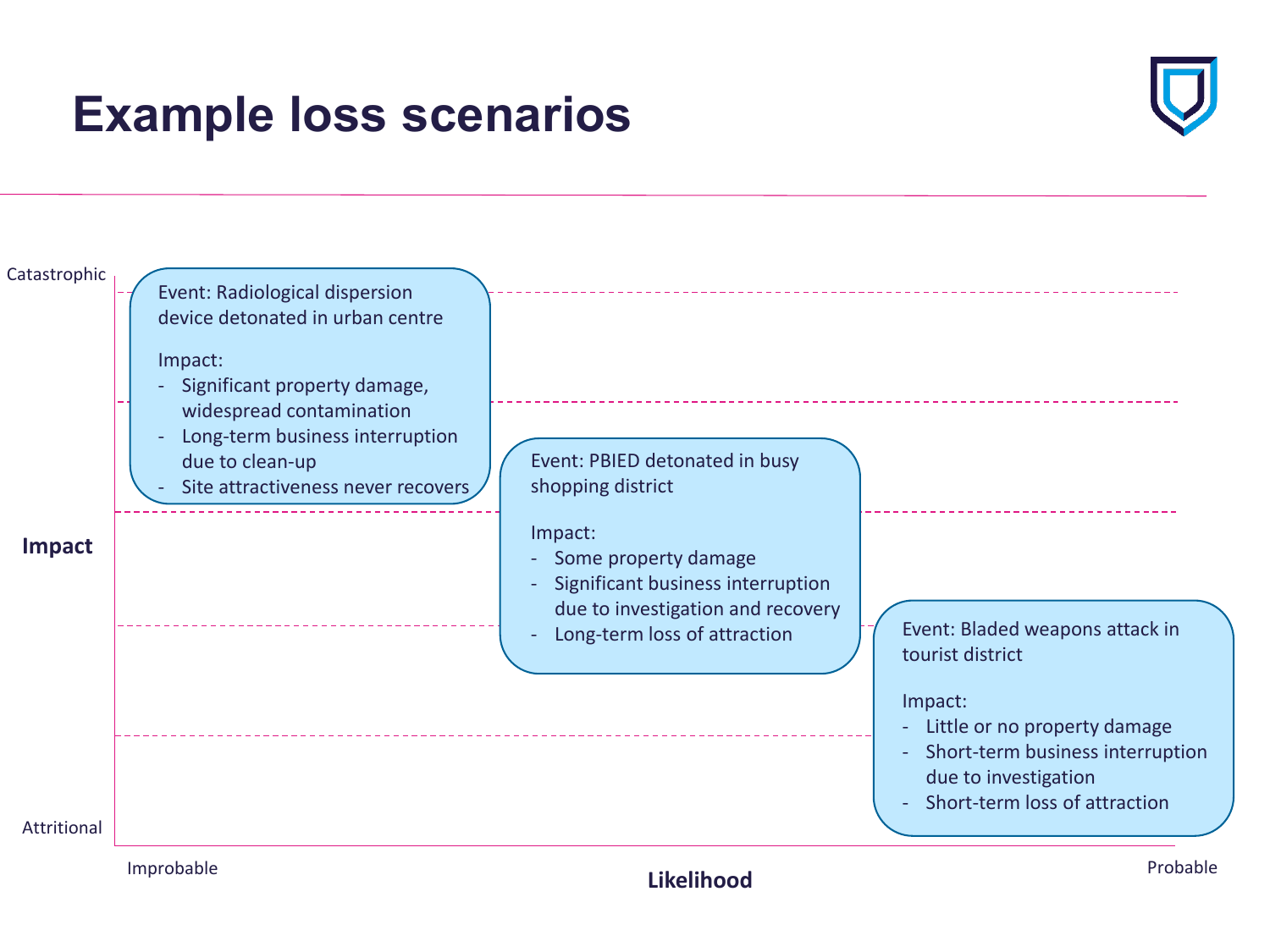# **COVID-19 & terrorism**



| Short-term                                                          | Long-term |
|---------------------------------------------------------------------|-----------|
| Changing nature of crowded places                                   |           |
|                                                                     |           |
| Growth of conspiracy theories                                       |           |
|                                                                     |           |
|                                                                     |           |
| Increase in virtual radicalisation                                  |           |
|                                                                     |           |
| Fewer resources for counter-terrorism                               |           |
|                                                                     |           |
|                                                                     |           |
| Economic damage leading to political disenfranchisement             |           |
|                                                                     |           |
| Long-term global instability drives cross-border political violence |           |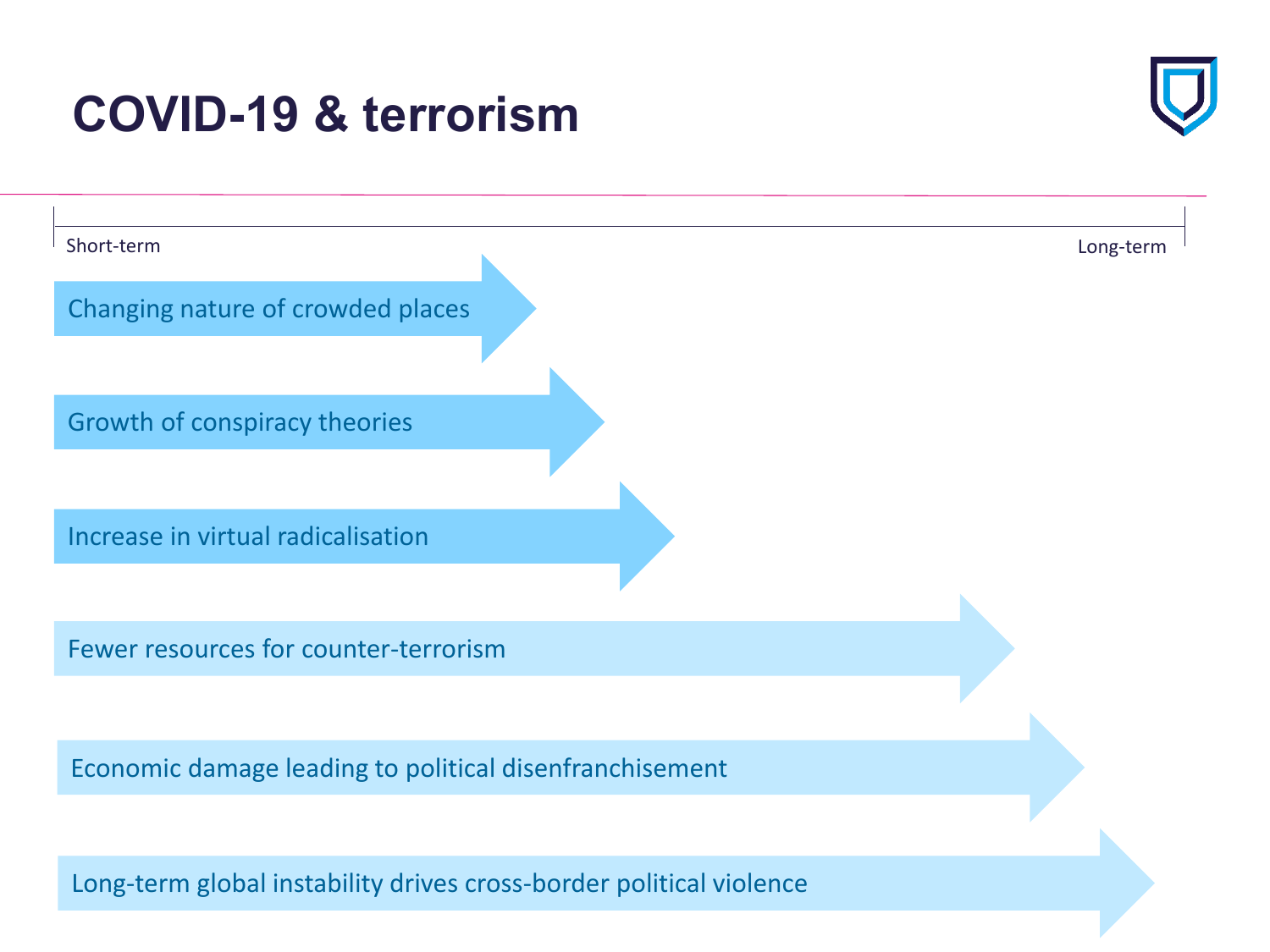# **Outlook**





- Terrorist activity to increase with relaxation of 'lockdown'



- Increasing decentralization of terrorist networks to challenge counter-terrorism efforts



- Online radicalisation to drive domestic extremism



- Right-wing terrorism becoming more prevalent and more lethal



- Threat of 'spectacular' attacks to endure



- Proliferating threat vectors due to terrorist adoption of novel technologies